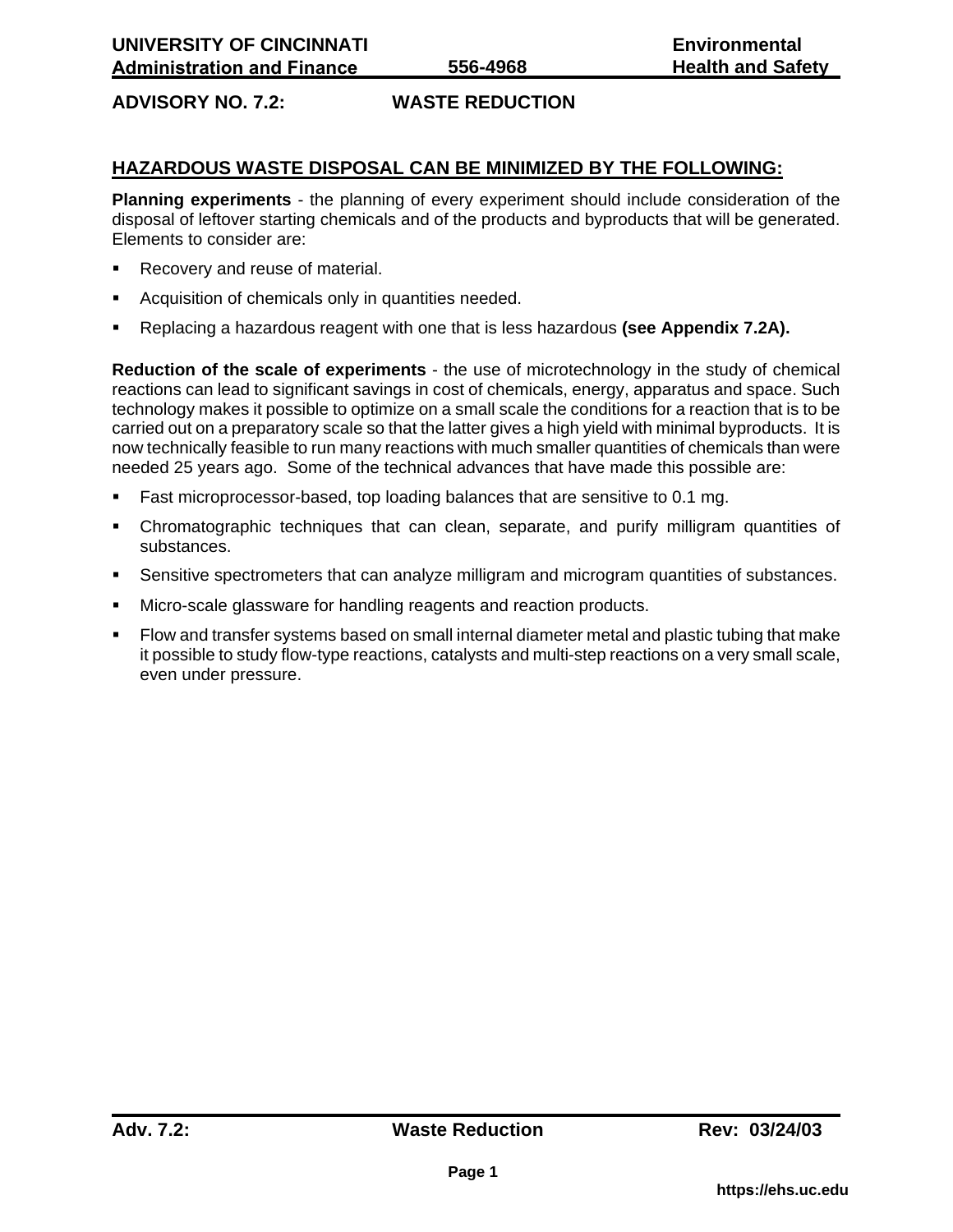# **APPENDIX 7.2A:**

## **RECOMMENDED SUBSTITUTES FOR HAZARDOUS SOLVENTS**

| <b>Solvent</b><br>Methanol   | <b>Substitute</b><br>Isopropanol                                      | <b>Comment</b><br>Methanol is highly toxic                                  |
|------------------------------|-----------------------------------------------------------------------|-----------------------------------------------------------------------------|
| Methyl Ethyl Ketone<br>(MEK) | Acetone<br><b>Ethyl Acetate</b><br>Aliphatic Naphtha                  |                                                                             |
| Toluene                      | <b>Stoddard Solvent</b><br>Varsol<br>1,1,1-Trichloroethane<br>Acetone |                                                                             |
| Trichloroethylene(TCE)       | 1,1,1-Trichloroethane                                                 | Trichloroethylene is a<br>possible<br>carcinogen<br>and should<br>not<br>be |

used.

**Fluorocarbons** 

Xylene Stoddard Solvent Varsol 1,1,1-Trichlorethane **Fluorocarbons**